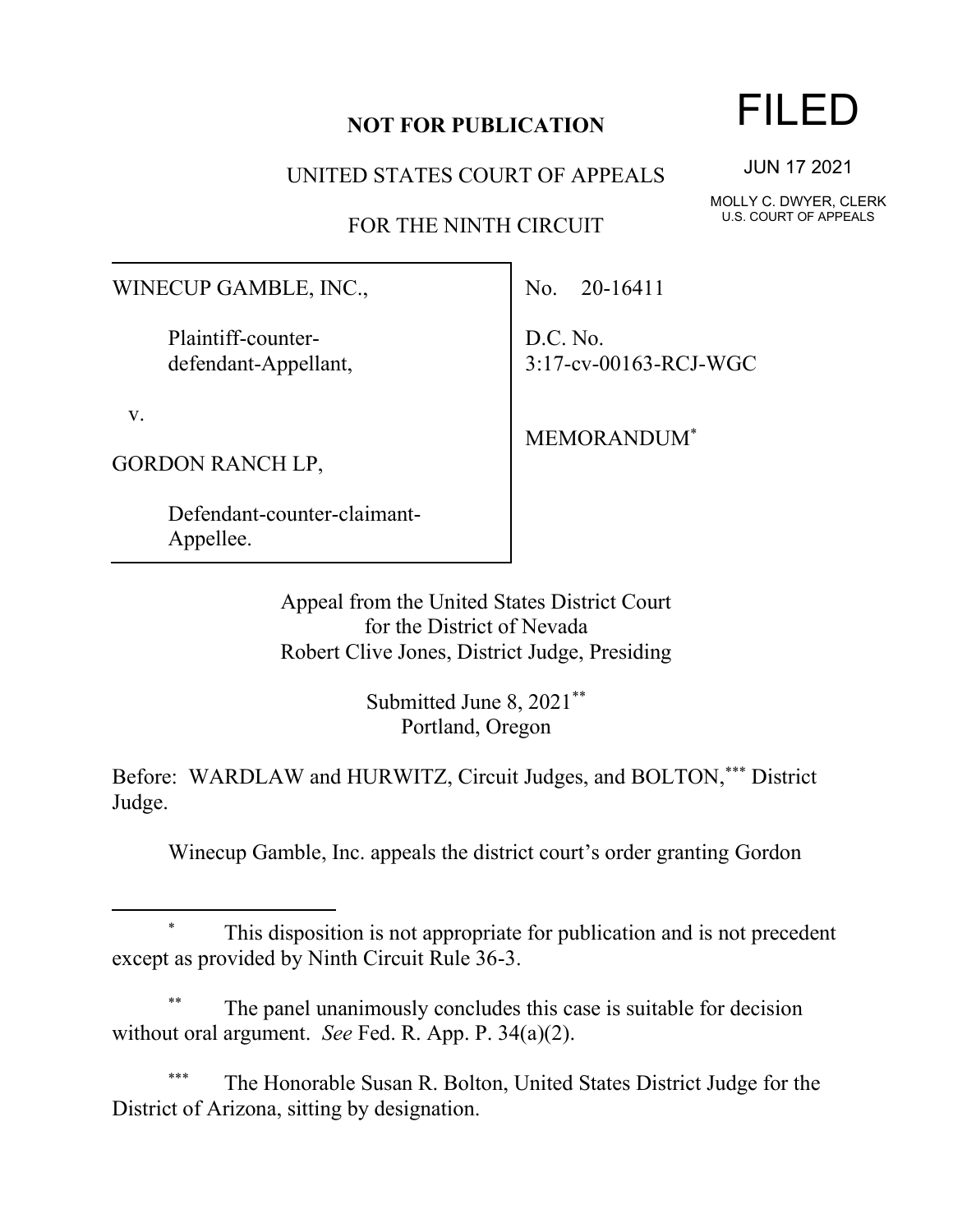Ranch LP's motion for case-terminating discovery sanctions under Federal Rule of Civil Procedure 37(e)(2). We have jurisdiction under 28 U.S.C. § 1291. We reverse, vacate the judgment, and remand for further proceedings.

1. Rule 37(e) sanctions are available when "electronically stored information ["ESI"] that should have been preserved in the anticipation or conduct of litigation is lost because a party failed to take reasonable steps to preserve it, and [the information] cannot be restored or replaced through additional discovery." Fed. R. Civ. P. 37(e). If the district court concludes that these threshold findings are met, it must then determine the appropriate sanction. If the district court finds that the loss of ESI has prejudiced the moving party, it "may order measures no greater than necessary to cure the prejudice." Fed. R. Civ. P.  $37(e)(1)$ . If the district court further finds that the offending party "acted with the intent to deprive another party of the information's use in the litigation," the district court may presume (or instruct the jury to presume) that the lost information was unfavorable to the offending party, dismiss the action, or enter a default judgment. Fed. R. Civ. P.  $37(e)(2)$ .

Under the standards set forth in Rule 37(e), the district court erred in imposing case-terminating discovery sanctions against Winecup. *See Facebook, Inc. v. Power Ventures, Inc.*, 844 F.3d 1058, 1070 (9th Cir. 2016). There is no evidence that Clay Worden, Winecup's accountant and chief negotiator, knew that

2 a set of  $\sim$  2 a set of  $\sim$  2 a set of  $\sim$  2 a set of  $\sim$  3 a set of  $\sim$  3 a set of  $\sim$  3 a set of  $\sim$  3 a set of  $\sim$  3 a set of  $\sim$  3 a set of  $\sim$  3 a set of  $\sim$  3 a set of  $\sim$  3 a set of  $\sim$  3 a set of  $\sim$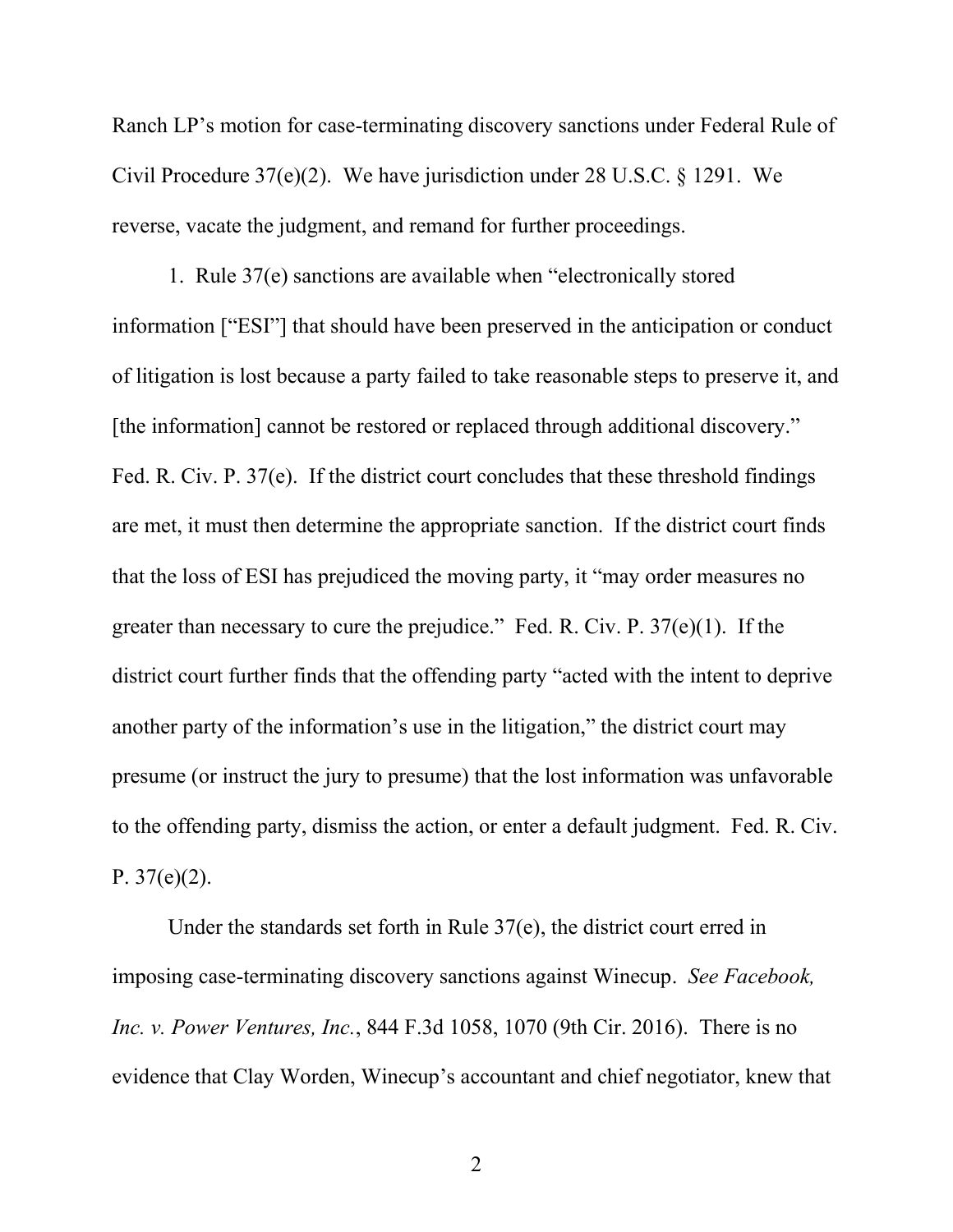his emails were lost until discovery commenced in 2019. Worden's ESI was managed by the IT department at his independent accounting firm. At Worden's deposition, he explained that although he alerted his IT department of the preservation order in 2017, the instruction was not followed (for unknown reasons), and the documents therefore could not be recovered. The record, in short, does not support the conclusion that Worden, let alone Winecup, "acted with the intent to deprive" Gordon Ranch of any ESI. Fed. R. Civ. P. 37(e)(2).

Moreover, the Advisory Committee Notes emphasize that the "remedy should fit the wrong," and the importance of the purportedly lost ESI is not entirely clear. *See* Fed. R. Civ. P. 37(e) advisory committee's note to 2015 amendment. Winecup represents that all of Worden's relevant ESI has been produced through other sources, and several individuals testified that there would be few, if any, relevant text communications. Winecup has also represented that Worden's accounting work papers are not "lost" but rather have not been produced because they are irrelevant and unresponsive to Gordon Ranch's subpoena request.

2. Upon remand, we instruct the Chief Judge of the District of Nevada to assign this case to a different judge for further proceedings. Because the district court has now twice erroneously issued pretrial orders terminating the case, *see Winecup Gamble, Inc. v. Gordon Ranch LP*, 747 F. App'x 632, 633 (9th Cir. 2019), reassignment is appropriate to preserve the appearance of justice, *see In re* 

3